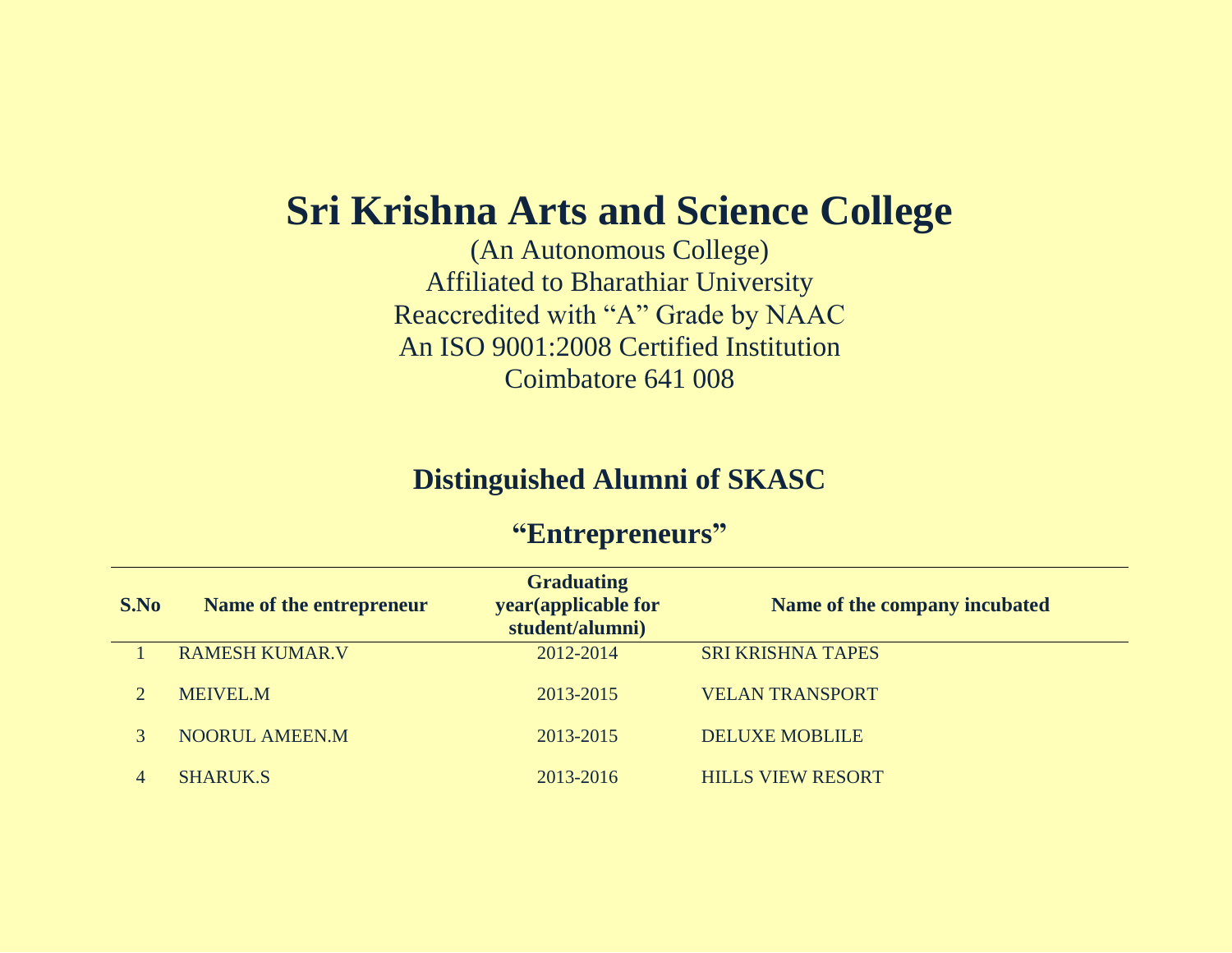| 5              | <b>BALA SATHYA PRASANTH.P</b> | 2013-2016 | <b>VR CATERING</b>              |
|----------------|-------------------------------|-----------|---------------------------------|
| 6              | <b>ARAVIND KUMAR.O</b>        | 2012-2015 | <b>GS COTTON MILLS</b>          |
| $\overline{7}$ | <b>AKSHAY.B</b>               | 2011-2014 | <b>VPJ JEWELLS</b>              |
| 8              | <b>SAATHVIKA ARAVINDAN</b>    | 2011-2014 | <b>KS SWEETS</b>                |
| 9              | <b>UDAY KUMAR PANDIT</b>      | 2011-2014 | <b>UK CATERING BUSINESS</b>     |
| 10             | <b>GUGAN P</b>                | 2011-2014 | <b>VENKATESHWARA INDUSTRIES</b> |
| 11             | <b>MOHAMMED RISWAN</b>        | 2011-2014 | <b>MY HP SHOWROOM</b>           |
| 12             | <b>YOUSVA.R</b>               | 2011-2014 | <b>RS COMPUTERS</b>             |
| 13             | <b>PRABAKARAN</b>             | 2015-2016 | M7 PHOTOGRAPHY                  |
| 14             | <b>GOPI</b>                   | 2012-2014 | <b>TRENDY OTTO SHOWROOM</b>     |
| 15             | <b>PRASANTH</b>               | 2012-2014 | THE CAKE BAKERY                 |
| 16             | <b>RAJ THILAK</b>             | 2012-2014 | <b>LK POWERLOOM</b>             |
| 17             | <b>SATHAM HUSSAN.B</b>        | 2014-2016 | <b>KP TEXTILES</b>              |
| 18             | <b>SITA</b>                   | 2014-2016 | <b>SUN SOLAR SYSTEMS</b>        |
| 18             | <b>VIJAYA BHARATHI</b>        | 2014-2016 | <b>KPV TRANSPORTARS</b>         |
| 19             | <b>DEEPAK.D</b>               | 2011-2014 | THE LEATHER WORKS               |
| 20             | <b>AKSHAY.R</b>               | 2013-2016 | PP TRADING                      |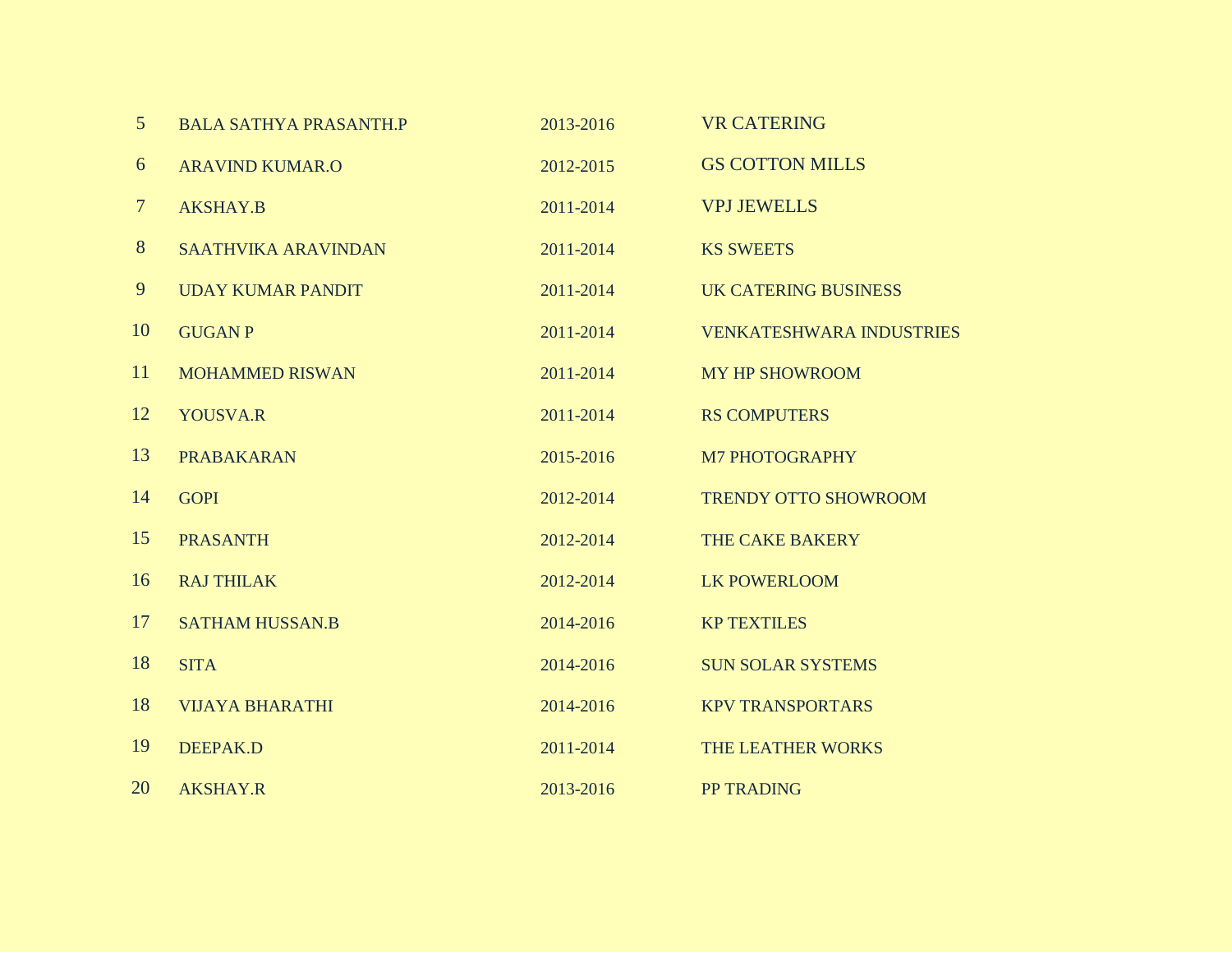| 21 | <b>DIPAK SUBHASH MALI</b>  | 2013-2016 | <b>KJ MALLIGAI</b>                       |
|----|----------------------------|-----------|------------------------------------------|
| 22 | <b>AKASH.S</b>             | 2013-2016 | <b>DANCE FLOOR</b>                       |
| 23 | <b>JUSTIN PAUL</b>         | 2013-2016 | <b>SINTEX COMPANY</b>                    |
| 24 | <b>MOHAMMED NIYASUDEEN</b> | 2013-2016 | FRESH MARKETING VEGETABLES               |
| 25 | <b>KAREMERA FRANCOIS</b>   | 2013-2016 | <b>GREEN TRENDS SALON</b>                |
| 26 | <b>NARAYAN LAL</b>         | 2011-2014 | <b>NL JEWELS</b>                         |
| 27 | NIKHIL.H.BOKADIA           | 2011-2014 | <b>BAKODIA ELECTRICAL WORKS</b>          |
| 28 | <b>NITTIN BENGANI</b>      | 2011-2014 | <b>NB LIGHTINGS</b>                      |
| 29 | <b>RAJA PRABHU.V</b>       | 2013-2015 | <b>RP JEWELLERS</b>                      |
| 30 | PARTHASARATHY.S            | 2013-2015 | PABRAI's 100% NATURAL(ICE CREAM)         |
| 31 | <b>RONALD SHALO.S</b>      | 2013-2015 | PABRAI's 100% NATURAL(ICE CREAM)         |
| 32 | <b>MADHU PRANAV.S</b>      | 2011-2014 | T.M.V. PERIYANA CHETTIAR, KODUMUDI (OIL) |
| 33 | PALANIAPPAN.R              | 2013-2015 | VAIRAMANI TEX, GARMENT EXPORTS           |
| 34 | <b>NAGA SRINIVASAN</b>     | 2010-2013 | <b>MIRA PROCESSORS</b>                   |
| 35 | <b>ASHOK KUMAR.V</b>       | 2012-2015 | SRI MATHI DOCUMENTATION CENTER           |
| 36 | THIRUNAVUKKARASU.S         | 2011-2014 | <b>VEE DO DECOTORS</b>                   |
| 37 | <b>VEERASAMY.I</b>         | 2011-2014 | <b>VEE DO DECOTORS</b>                   |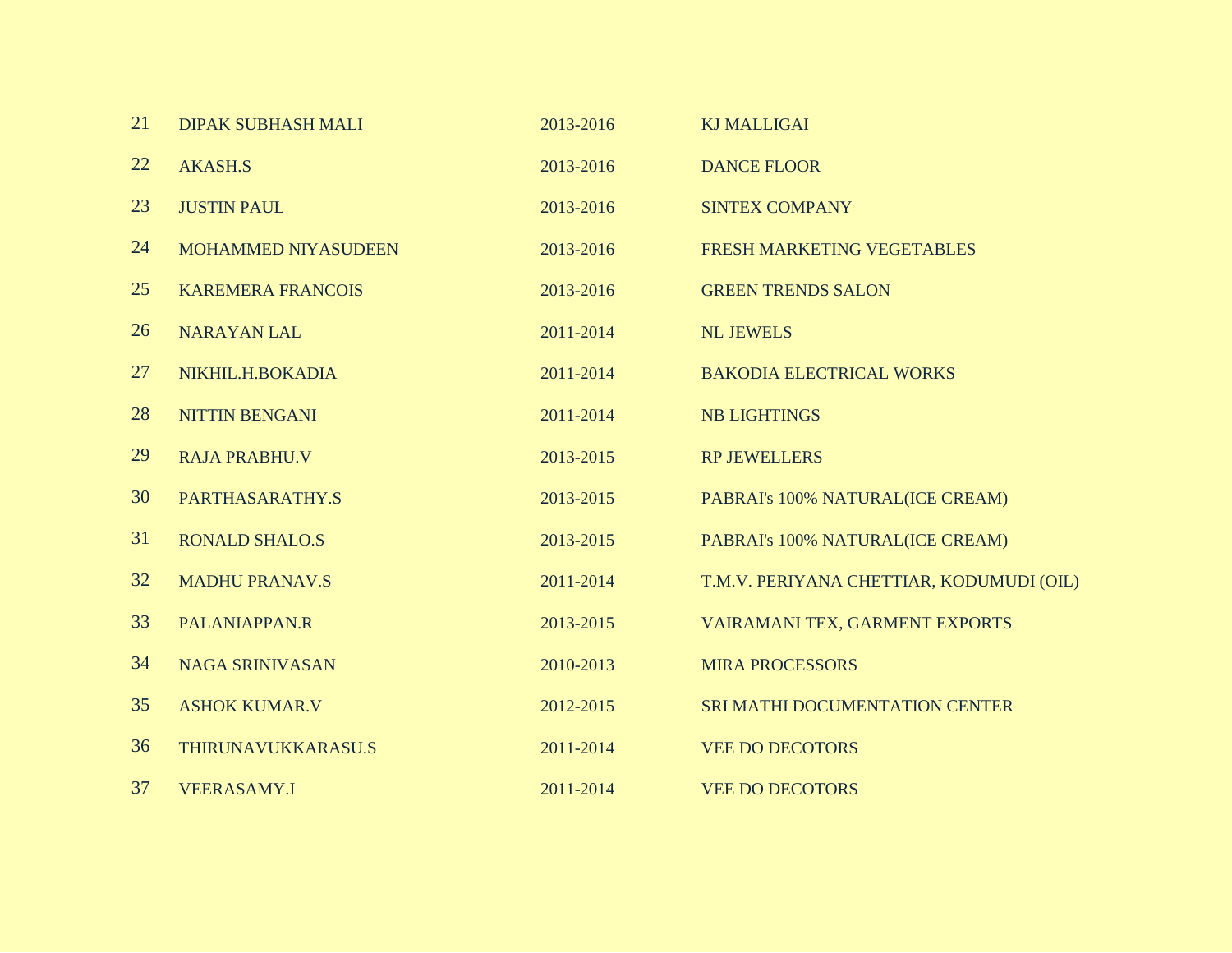| 38 | NIRAJ.S.NAIR           | 2011-2014 | <b>SPORT PUMA SHOWROOM</b>       |
|----|------------------------|-----------|----------------------------------|
| 39 | <b>SENTHIL KUMAR.P</b> | 2011-2014 | <b>ARUN ICE CREAM SHOP</b>       |
| 40 | <b>AMEERABBAS.M</b>    | 2011-2014 | <b>BURGER HOME RESTAURENT</b>    |
| 41 | <b>ARUN KUMER.M</b>    | 2011-2014 | <b>GREEN VEGETABLE TRADING</b>   |
| 42 | <b>MUJEEBAR RAHMAN</b> | 2011-2014 | <b>AAMBUR BIRIYANI</b>           |
| 43 | <b>PREM ANAND</b>      | 2011-2014 | <b>ANAND MUSICAL INSTRUMENTS</b> |
| 43 | <b>SENTHIL KUMAR.B</b> | 2011-2014 | <b>SENTHIL TEA TRADER</b>        |
| 44 | <b>DIVAKARAN</b>       | 2011-2014 | <b>LIVE PHOTO STUDIO</b>         |
| 45 | <b>JAYARAM</b>         | 2011-2014 | <b>LIVE PHOTO STUDIO</b>         |
| 46 | <b>PARTHIBAN</b>       | 2011-2014 | KAMACHI POWERLOOM TEXTILES       |
| 47 | <b>VIGNESH</b>         | 2011-2014 | P3 STUDIO                        |
| 48 | <b>ABHAYENDU.M</b>     | 2011-2014 | <b>AVER BAND</b>                 |
| 49 | <b>KARAN.K</b>         | 2012-2015 | <b>BOMBAY JEWELS AND GEMS</b>    |
| 50 | KUSHAL.T.SHETH         | 2012-2015 | <b>OSWAL TILES</b>               |
| 51 | <b>KUMARAN.S</b>       | 2012-2015 | <b>KUMARAN TEXTILES</b>          |
| 52 | MITHUN CHAKARAVARTHY.T | 2012-2015 | <b>JOOLLY BEES</b>               |
| 53 | <b>NISHANTH</b>        | 2012-2015 | <b>MARTINI EVENTS</b>            |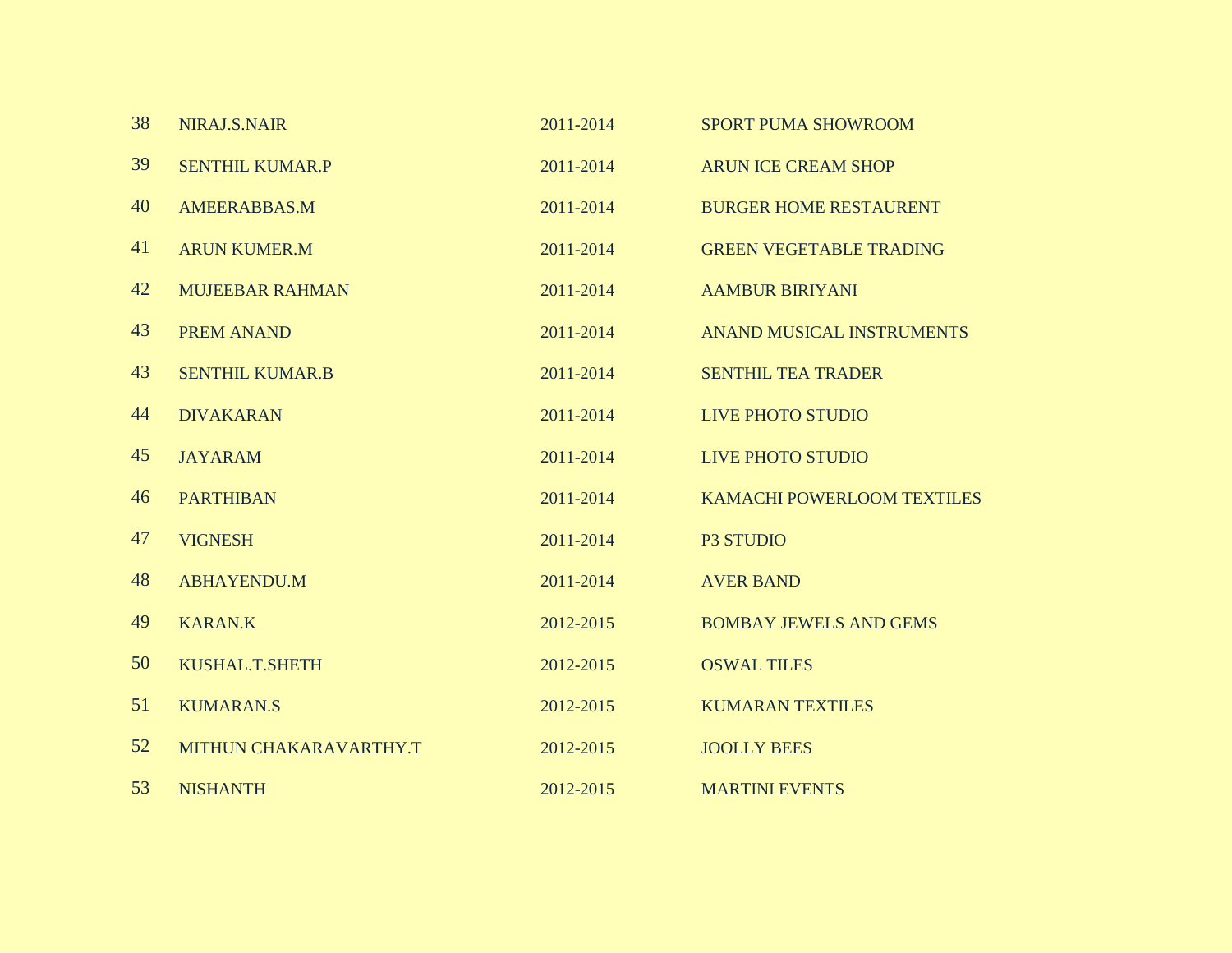| 54 | <b>SANDEEP RAGAVAN</b>     | 2012-2015 | <b>RHYTHM MUSIC ACADEMY</b>    |
|----|----------------------------|-----------|--------------------------------|
| 55 | <b>VIKAS.D</b>             | 2012-2015 | <b>MARTINI EVENTS</b>          |
| 56 | VISHNESHWARAN.             | 2012-2015 | <b>FOOD OUTLETS.POLLACHI</b>   |
| 57 | <b>CHAD JOSEPH LAMBERT</b> | 2011-2014 | <b>BASICS SHOWROOM</b>         |
| 58 | <b>JAGAN.T</b>             | 2011-2014 | <b>JT EXPORTS</b>              |
| 59 | JOYEE.N.J.                 | 2011-2014 | <b>JOY CATERING</b>            |
| 60 | <b>KESAVAN</b>             | 2011-2014 | <b>POOJA STORES</b>            |
| 61 | <b>KIRAN SOMAN.T</b>       | 2011-2014 | HOSPITALITY CONSULTANT         |
| 62 | <b>NAGARAJ.S</b>           | 2011-2014 | <b>NK BAKERS</b>               |
| 63 | <b>SOUNDAR.M</b>           | 2011-2014 | <b>MOOGAMPIKA BAKERY</b>       |
| 64 | <b>VIGNESH.K</b>           | 2011-2014 | <b>VICKY CATERING BUSINESS</b> |
| 65 | <b>ARUN.K</b>              | 2011-2014 | <b>NAMMA HOTEL</b>             |
| 66 | GURUPRASANTH.T.R.          | 2013-2016 | <b>NAMMA HOTEL</b>             |
| 67 | <b>MOHAMED FARIS</b>       | 2013-2016 | <b>E.T. SPICES AND TEA</b>     |
| 68 | <b>SATHISH.S</b>           | 2013-2016 | <b>FOOD OUTLETS.POLLACHI</b>   |
| 69 | <b>SELVAKUMAR.P</b>        | 2013-2016 | <b>MARKETING VEGETABLES</b>    |
| 70 | SREENATH.V.S               | 2013-2016 | <b>ASHOKA INN</b>              |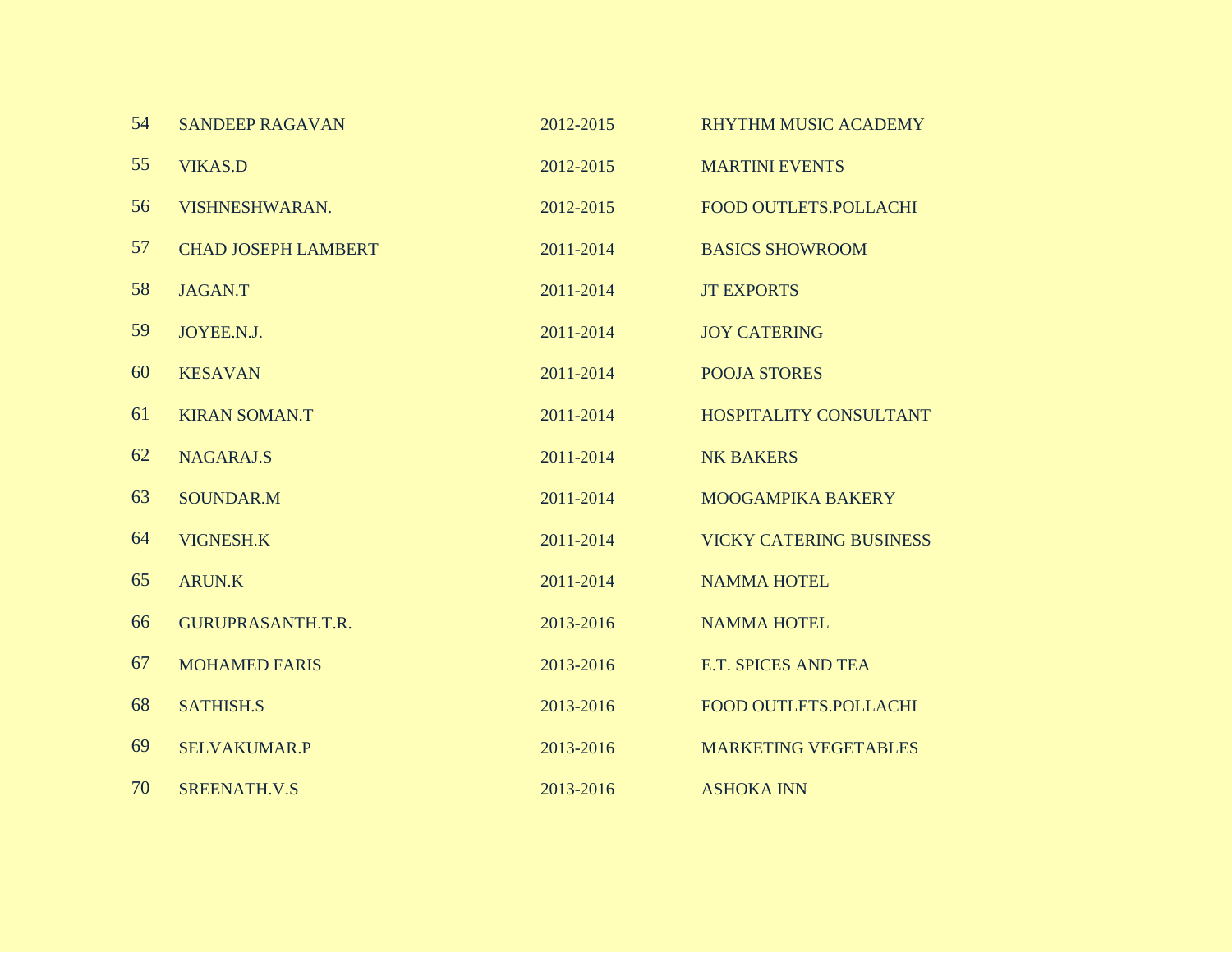| 71 | <b>SREENIDHI.M</b>     | 2013-2016 | <b>AYYAPPA HOTEL</b>                 |
|----|------------------------|-----------|--------------------------------------|
| 72 | <b>NISSON SANTHOSH</b> | 2012-2015 | <b>ARUL TRADERS</b>                  |
| 73 | <b>ARUN RANJITH</b>    | 2012-2015 | <b>AR COURIERS</b>                   |
| 74 | <b>DHANAPAL</b>        | 2012-2015 | <b>JJ TILES AND MARBLES</b>          |
| 75 | <b>DINESH</b>          | 2012-2015 | <b>THANGAM TRAVELS</b>               |
| 76 | <b>JITIN VIJAYAN</b>   | 2012-2015 | NET WAY SOLUTIONS AND PRINTERS       |
| 77 | <b>KARTHICK</b>        | 2012-2015 | <b>CHOICE VIVO AND OPPO SHOWROOM</b> |
| 78 | <b>KAVIN MANI</b>      | 2012-2015 | <b>MY COMP NET CENTER</b>            |
| 79 | <b>HARISH BABU</b>     | 2010-2013 | <b>AYAPPA TIMBER INDUSTRY</b>        |
| 80 | <b>MAHESH</b>          | 2010-2013 | WAY TO GO BUSINESS SOLUTIONS         |
| 81 | <b>KUMARAN.S</b>       | 2010-2013 | <b>KUMARAN STORES</b>                |
| 82 | <b>NAVAMANI</b>        | 2010-2013 | <b>MANI JEWELLERS</b>                |
| 83 | <b>PRAKASH</b>         | 2010-2013 | <b>SPECTACLE SPECS SHOP</b>          |
| 84 | <b>PRAVEEN KUMAR</b>   | 2010-2013 | <b>BUY TO BUY SHOPPEE</b>            |
| 85 | <b>NANDHA KUMAR</b>    | 2010-2013 | MY CAR SOLUTIONS AND CAR SERVICES    |
| 86 | <b>ASHWIN</b>          | 2009-2012 | <b>WINNER CARDS AND INVITATIONS</b>  |
| 87 | <b>DIVAKAR</b>         | 2009-2012 | <b>MK STATIONARY SHOP</b>            |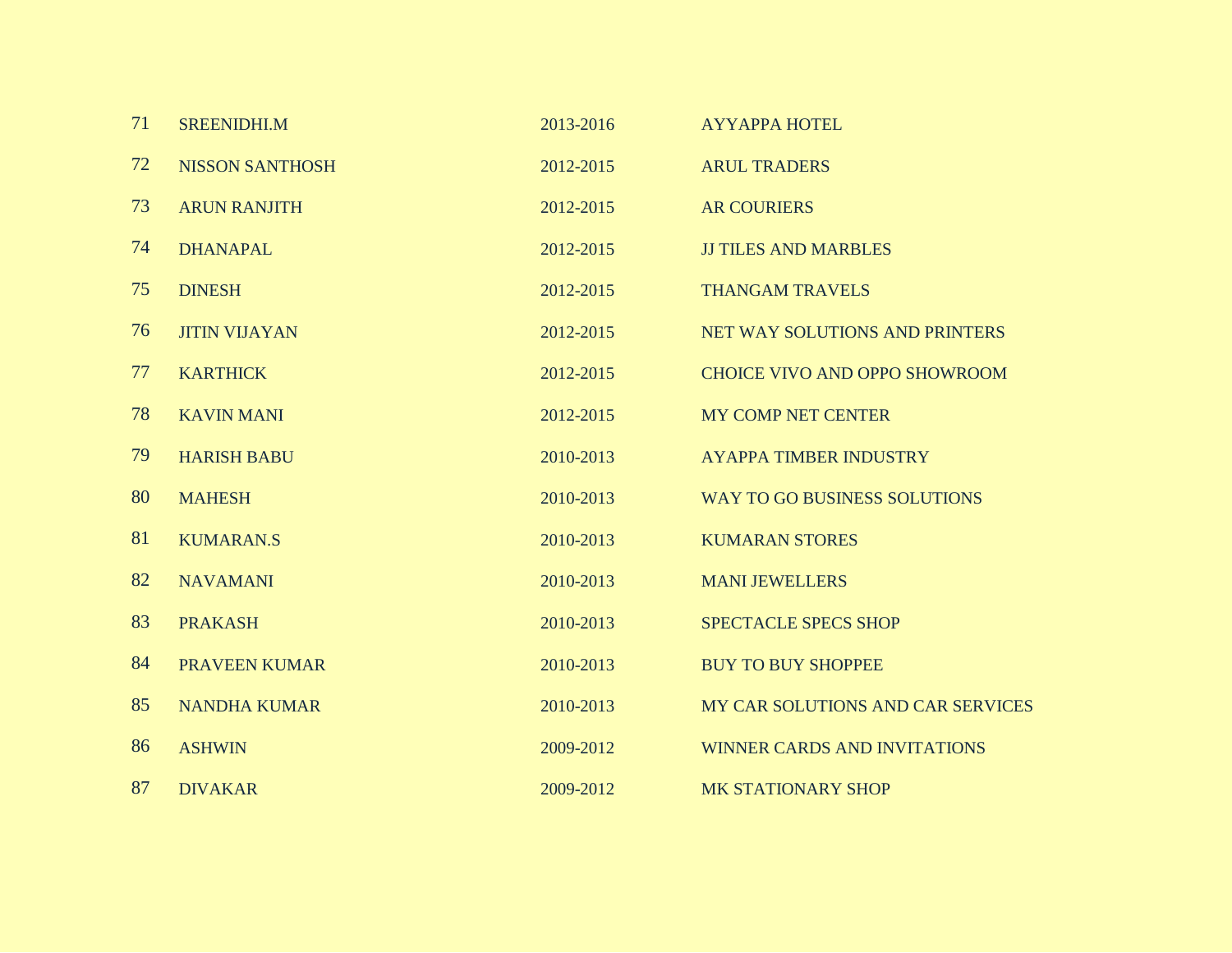| 89  | <b>KISHORE</b>           | 2009-2012 | <b>KRISHNA VEGETABLE EXPORTS</b>    |
|-----|--------------------------|-----------|-------------------------------------|
| 90  | <b>MANOJ WILSON</b>      | 2009-2012 | <b>WILSON STUDIOS</b>               |
| 91  | <b>SRINIVASAN</b>        | 2009-2012 | <b>SRI HANDLOOMS</b>                |
| 92  | <b>SEDHURAM</b>          | 2009-2012 | <b>SR TRAVELS</b>                   |
| 93  | <b>RAGU</b>              | 2009-2012 | <b>GURU COTTON INDUSTRY</b>         |
| 94  | <b>NIRMAL</b>            | 2009-2012 | <b>NN MEDICALS</b>                  |
| 95  | <b>SALMAN AHMED.M.I.</b> | 2009-2012 | <b>KK GINNING MILLS</b>             |
| 96  | <b>SASIDHARAN</b>        | 2009-2012 | <b>RAJA STORES</b>                  |
| 97  | <b>RAJESH</b>            | 2009-2012 | <b>RH FLOUR MILLS</b>               |
| 98  | <b>NAVANEEDHAN</b>       | 2009-2012 | NN BIKES SHOWROOM(HONDA)            |
| 99  | <b>MADHAN KUMAR</b>      | 2009-2012 | <b>BHARATH PETROLEM BUNK</b>        |
| 100 | <b>MADHIVANAN</b>        | 2009-2012 | <b>BT SEAT COVERS</b>               |
| 101 | <b>KADHIR</b>            | 2012-2015 | <b>KR SERVO ENGINE OIL DEALER</b>   |
| 102 | <b>GOKUL BALAJI</b>      | 2012-2015 | <b>BALAJI INVENTER UPS</b>          |
| 103 | <b>MUGESH</b>            | 2012-2015 | <b>SUPREME MOBILES</b>              |
| 104 | <b>MUKILAN</b>           | 2012-2015 | <b>MANI WATER</b>                   |
| 105 | <b>MURUGAN</b>           | 2012-2015 | RK TRADERS ASIAN PAINTS WHOLESELLER |